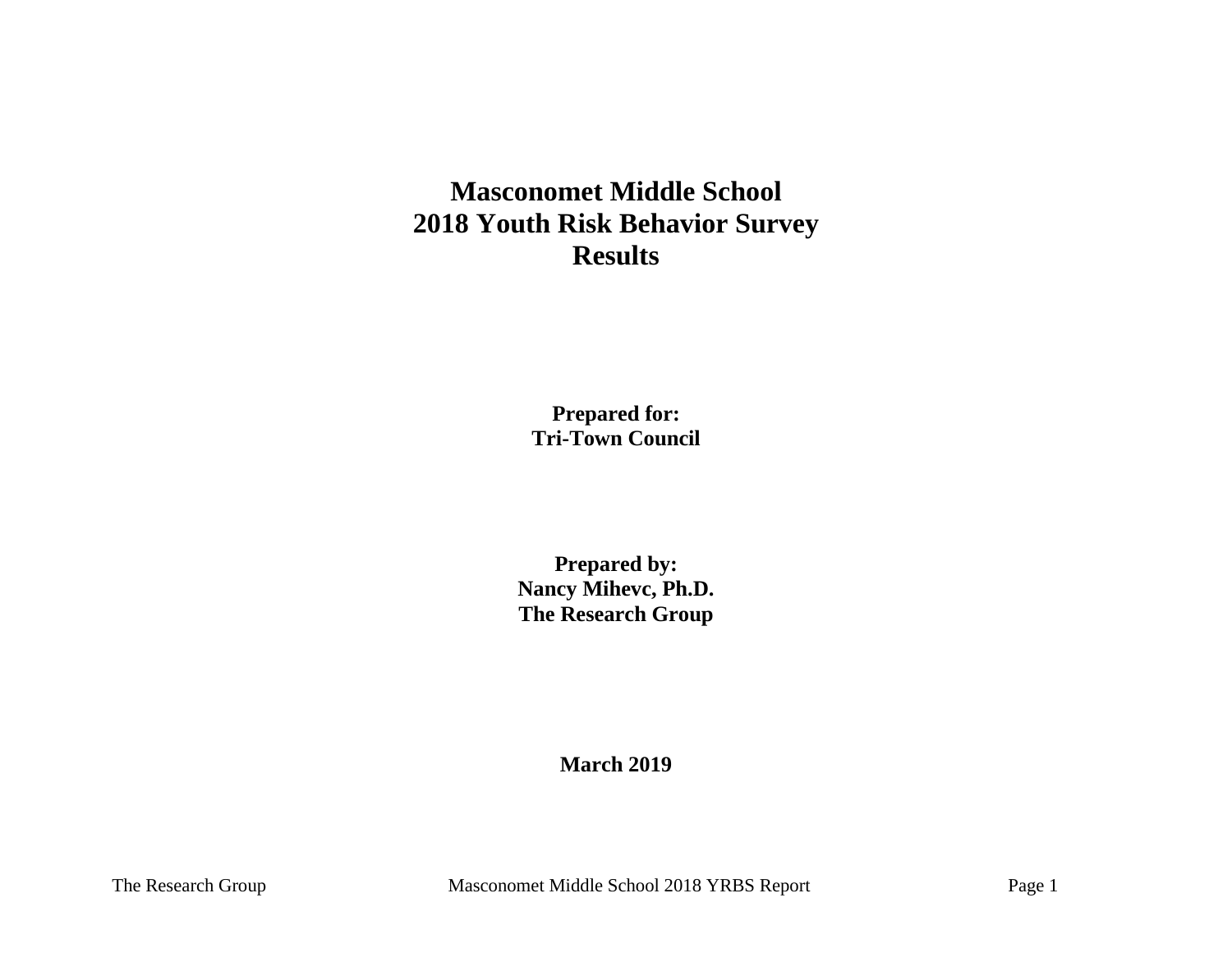# **Table of Contents**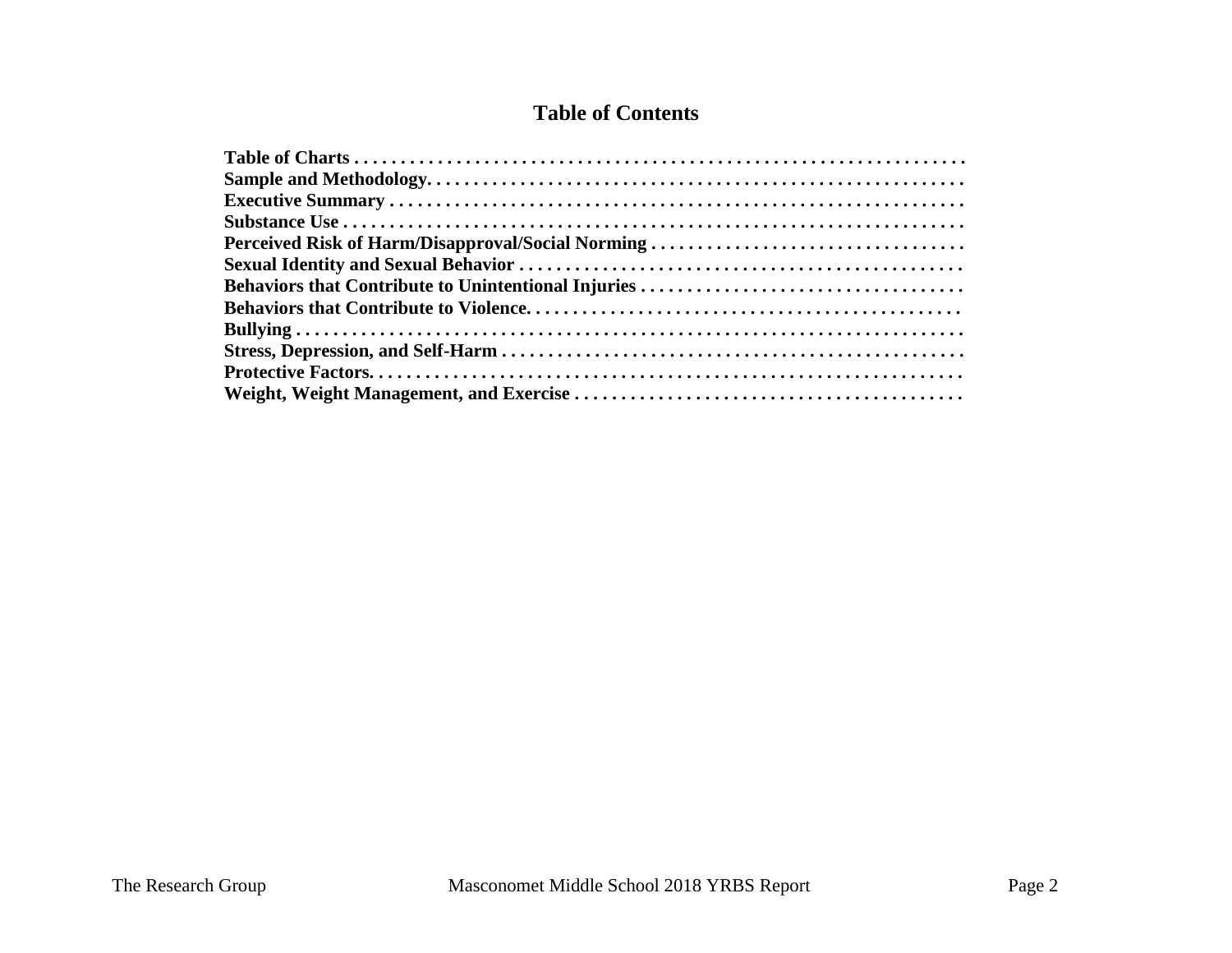# **Table of Charts**

| Chart 1: MASCO Middle School Lifetime Substance Use 2018 Compared to MASCO 2016,   |
|------------------------------------------------------------------------------------|
| Chart 2: MASCO Middle School Current (Past 30 days) Substance Use 2018 Compared to |
| <b>Chart 3 Substance Use, Risk of Harm, and Peer and Parental Disapproval</b>      |
|                                                                                    |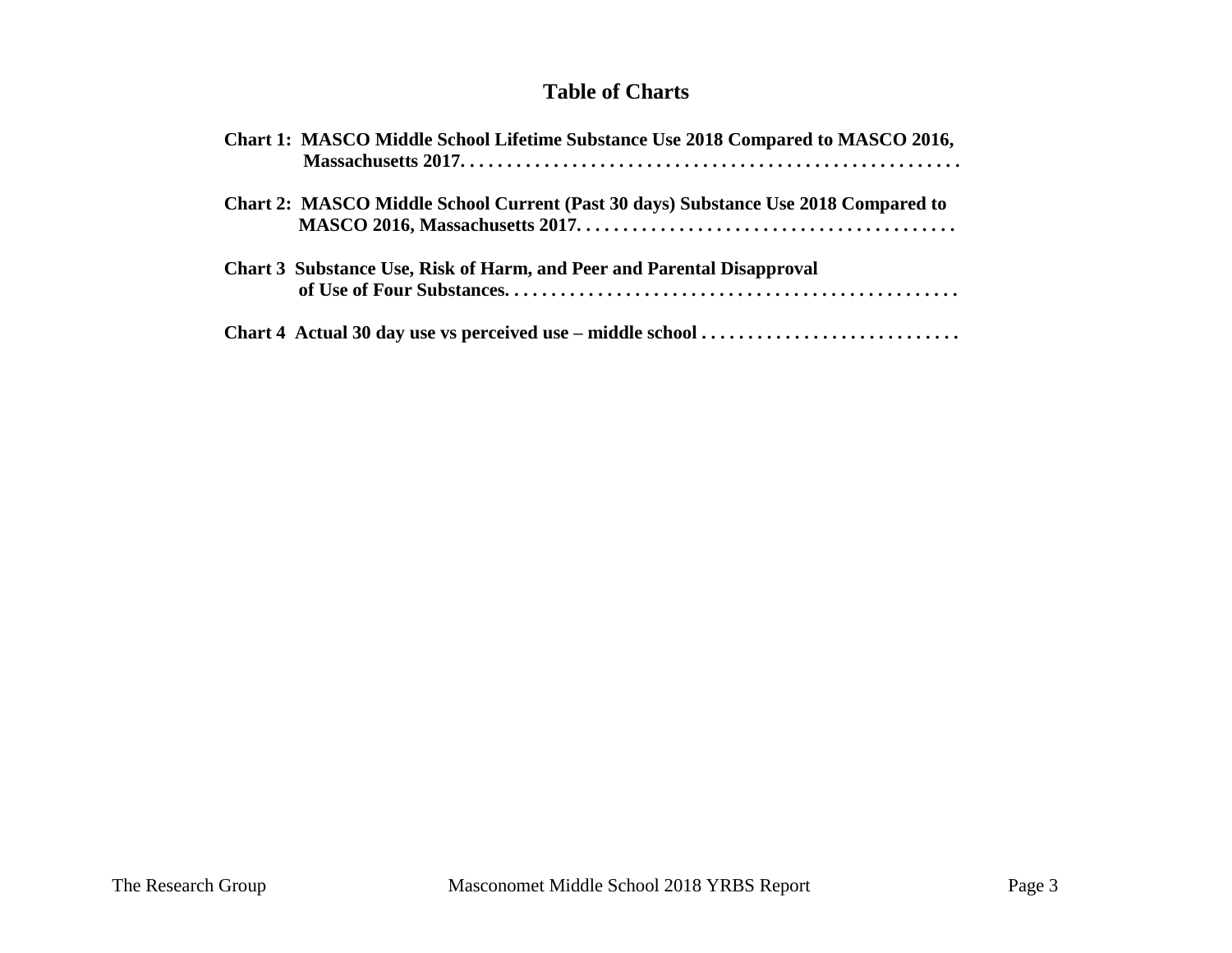# **Sample and Methodology**

#### **Survey**

The 2018 Masconomet Youth Survey was based on MA YRBS by the CDC; MOST OF US Teen Norms Survey; National Social Norms Resource Center – Assessment of Norms, Behaviors, and Attitudes; Survey of Student Norms – Hobart and William Smith Colleges – Alcohol Education Project. Questions in the survey measured youth demographics, substance use, protective factors, depression, personal safety, and sexual health. Social norms questions were added to assess misperceptions among Masconomet Middle School youth on areas of substance use. Survey questions were reviewed and developed using the lens of Search Institute's 40 Developmental Assets Model.

#### **Sample**

The survey was administered on November 19, 2018. The final number and demographic profile of youth surveyed are discussed in below.

#### **Data cleaning and validity**

Several steps were taken to ensure that the gathered data accurately reflects the behaviors of Masconomet Middle School youth, a process known as "data cleaning." The completeness and logical consistency criteria used by the CDC were applied to the surveys. If a youth answered fewer than 20 questions, his/her survey was dropped (completeness). If a youth's responses were "inconsistent" (e.g. they indicated they were 15 years old but said they had their first drink at age 17, or they responded in one question that they never have been sexually active and in a following question that they have had 3 sexual partners) responses to both questions (except for age) were set to missing.

Following the data cleaning procedure, the final number of completed surveys for the Masconomet Middle School Youth Risk Behavior Survey in 2018 is 493 youth. Youth might have chosen not to answer certain questions so that the total number of responses to questions varies.

#### **Comparison Data**

Since the survey administered at Masconomet Middle School was based on an existing instrument, comparison data for many question items is publicly available. Comparisons are useful for providing context to survey results and can aid in identifying both strengths and priority areas.

Where available, comparison data is provided in this report. National comparison numbers are from the 2017 Youth Risk Behavior Survey data set issued by the Centers for Disease Control. State comparison numbers used are from the 2017 Massachusetts Youth Risk Behavior Survey data set reported by The Massachusetts Department of Elementary and Secondary Education and Public Health. This is the most current comparison data available.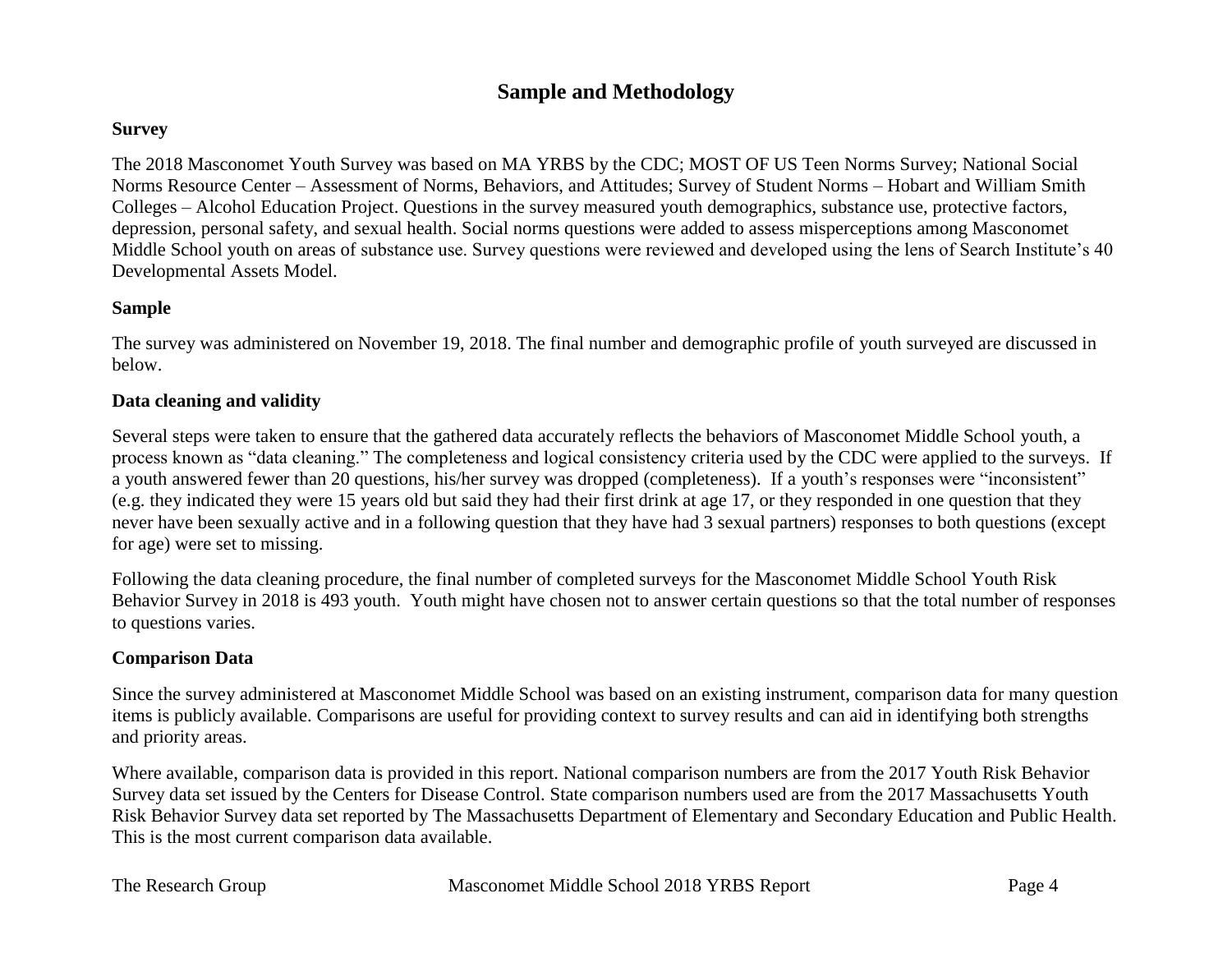# **Sample**

Masconomet Middle School Survey Population

| Total number of youth enrolled                                        | 648   |
|-----------------------------------------------------------------------|-------|
| Number of youth absent on day of survey                               | 67    |
| Opt-outs                                                              | 56    |
| Surveys removed or unaccounted for (e.g. youth did not complete)      | 32    |
| Final sample included in analysis for this report                     | 493   |
| Representation rate (% of youth included in analysis out of total     | 93.9% |
| available to take the survey)                                         |       |
| Participation rate (% of youth who took the survey out of total youth | 76%   |
| enrolled)                                                             |       |

# **Demographic Profile**

|                            | Number           | Percentage |
|----------------------------|------------------|------------|
| <b>Total Valid Surveys</b> | 493              | 100%       |
| <b>Sex</b>                 |                  |            |
| Female                     | 247              | 50.1%      |
| Male                       | 240              | 48.7%      |
| Non-binary                 | $\overline{2}$   | .4%        |
| Missing total              | $\overline{4}$   | .8%        |
| Grade                      |                  |            |
| 7th grade                  | 245              | 49.7%      |
| 8th grade                  | 248              | 50.3%      |
| Missing total              | $\theta$         |            |
| Age                        | Number           | Percentage |
| 11 years old or younger    | 1                | .2%        |
| 12 years old               | 178              | 36.1%      |
| 13 years old               | 235              | 47.7%      |
| 14 years old               | 79               | 16.0%      |
| 15 years old               | $\boldsymbol{0}$ |            |
| Missing total              | $\boldsymbol{0}$ |            |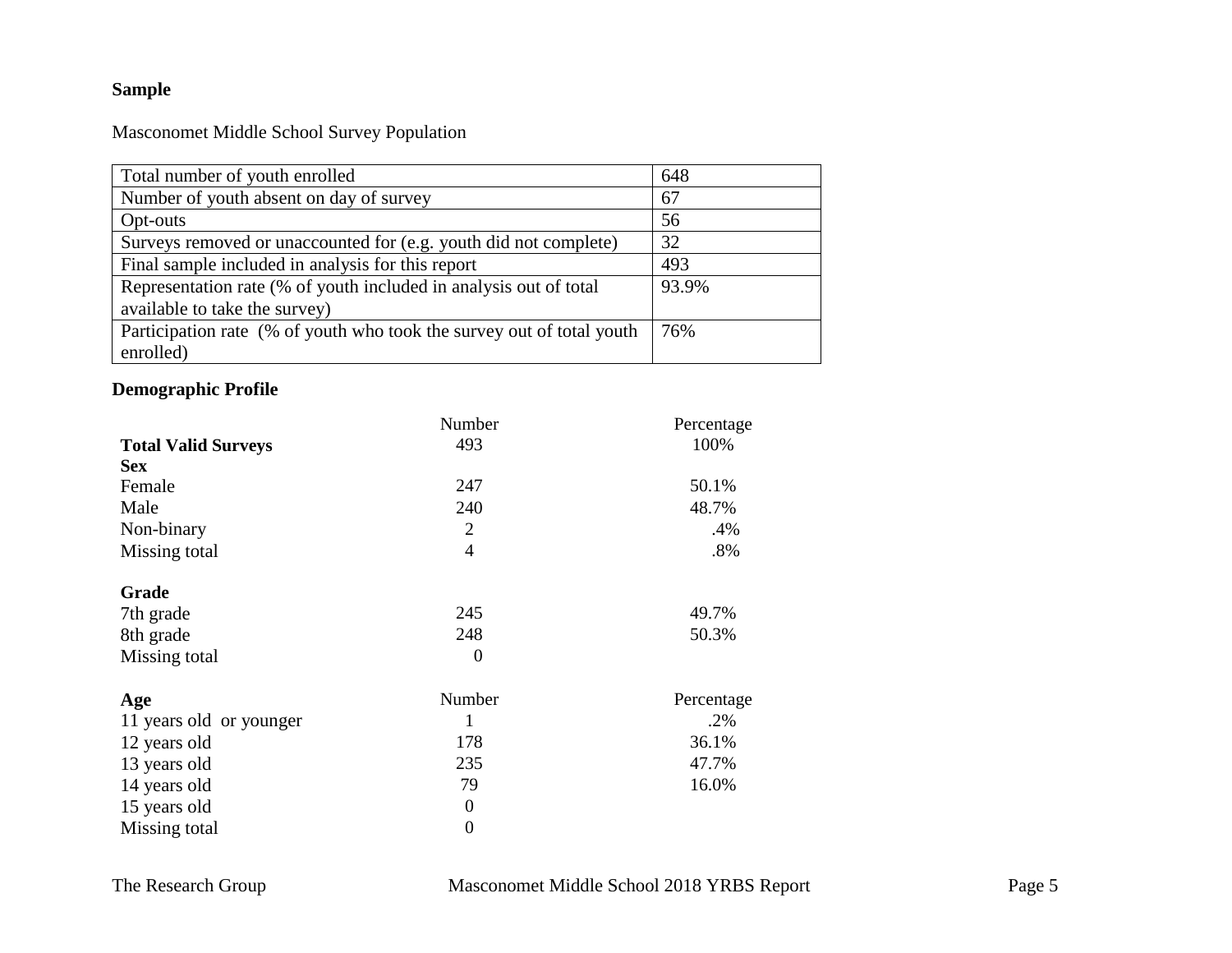| <b>Race/Ethnicity</b> (youths were allowed to select more than one response) |     |       |  |  |
|------------------------------------------------------------------------------|-----|-------|--|--|
| White                                                                        | 412 | 84.8% |  |  |
| <b>Black or African American</b>                                             | 12  | 2.5%  |  |  |
| American Indian or Alaska Native                                             | 17  | 3.5%  |  |  |
| Southeast Asian American                                                     | 6   | 1.2%  |  |  |
| <b>Hispanic or Latino</b>                                                    | 25  | 5.1%  |  |  |
| Asian American                                                               | 28  | 5.8%  |  |  |
| Native Hawaiian or Other Pacific                                             | 5   | 1.0%  |  |  |
| Islander                                                                     |     |       |  |  |
| Other                                                                        | 75  | 15.4% |  |  |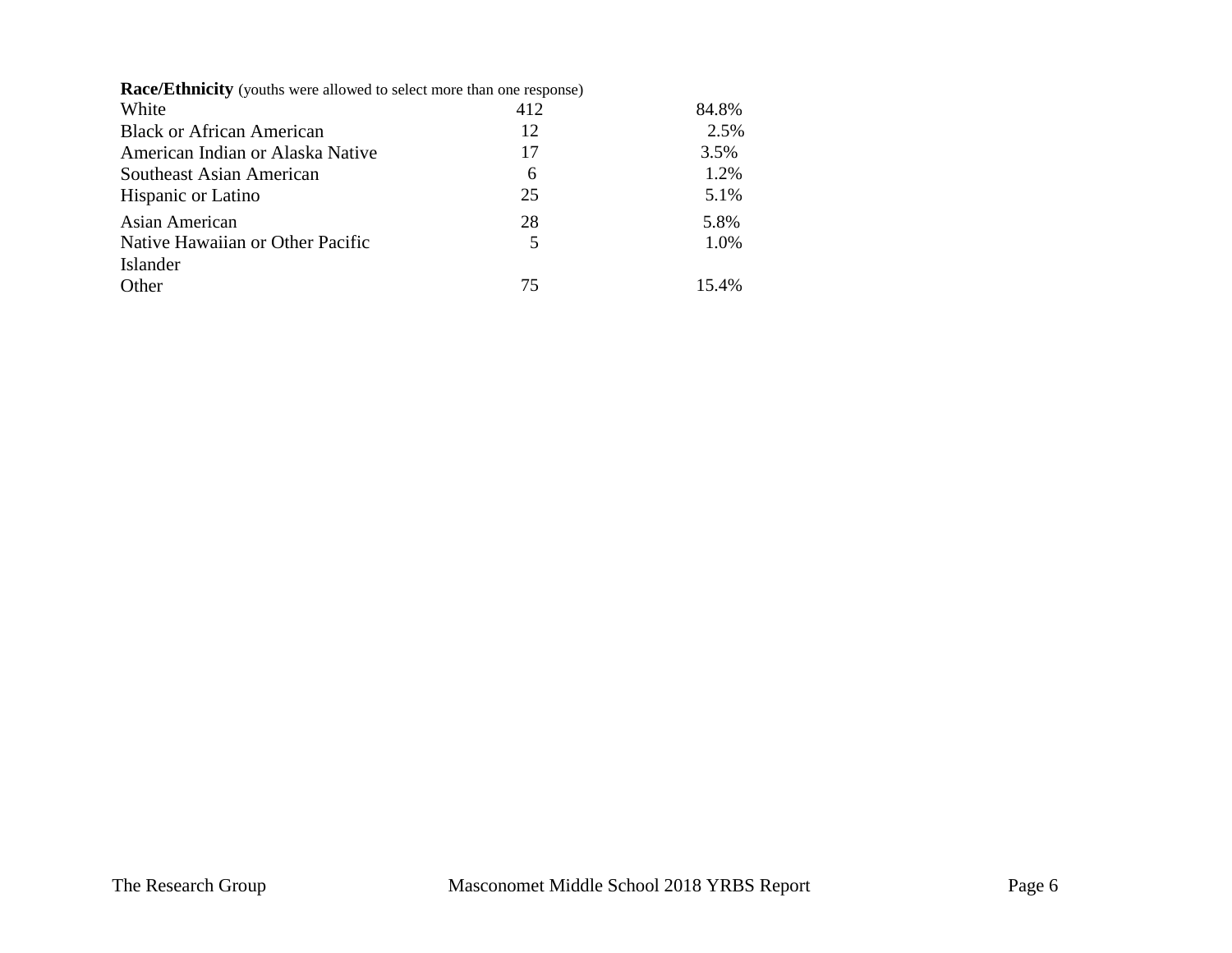# **Executive Summary**

# **Overall**

- The proportion of youth who engage in risky behaviors is relatively small with fewer differences across age, gender, and grade than in 2016. Also, there were fewer differences across time (2018 vs 2016) and most of those were in the positive direction.
- The findings that were most noticeable revolved around electronic vapor products (little use, great perceived harm and parental disapproval, severe overestimate of others' use, and topic most frequently discussed with parents).
- The other factor that merits attention is the number of youth completing the survey. There were 493 completed surveys after removing 6 blank surveys. This decrease could be related to decreased enrollment, or to an increase in the number of youth opting out. If those opting out are systematically different from those who complete the survey, then results may not be truly reflective of the middle school population.

# **Substance Use**

- Relatively small numbers of youth reported either lifetime or current use of the substances examined with lifetime use percentages ranging from 0% to 7.7% and current use percentages, from 0% to 2.9%
- There was a slight, but non-significant, uptick in lifetime use of alcohol.
- Unlike 2016, there were very few demographic differences in use of substances. This pattern is similar to the pattern in 2014.
- The vast majority of youth thought that substance use posed moderate or great risk of harm (over 75% for all substances) and youth thought that both parents and peers would feel substance use was wrong or very wrong (above 90% for parents and above 85% for friends).
- In 2018 the proportion of youth who said the there was great risk in using electronic vapor products was greater than in 2016.
- There was no change in perceived disapproval by parents or friends for use of any of the substances from 2016 to 2018.
- Unlike 2016, there were limited differences across demographic groups in terms of perceived harm of using the five substances. The most interesting difference was that 8<sup>th</sup> graders were **more likely** than 7<sup>th</sup> graders to perceived great risk of harm from using electronic vapor products. The opposite pattern is usually what we find.
- Youth in 2018 were more likely than those in 2016 to say that their parents would think use of electronic vapor products was very wrong.
- Most youth over-estimated their peers use of substances when compared with actual use for all substances with electronic vapor products having the greatest difference (perceived minus actual) of 61 points – 20 points higher than the next highest difference. Older youth were more likely than younger youth to overestimate. This finding probably merits further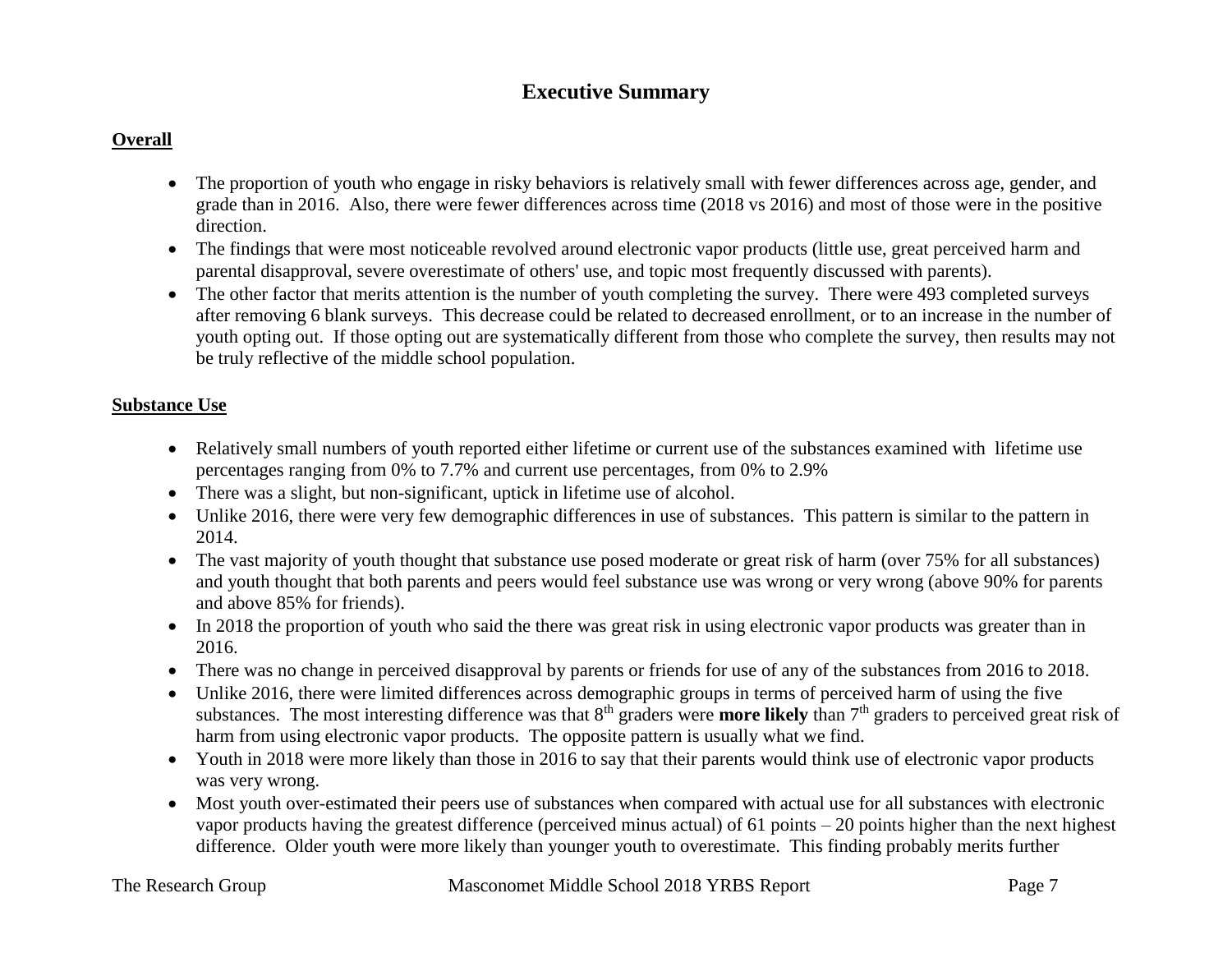#### examination.

### **Sexual Identity and Sexual Behavior**

- About 8 in 10 youth described themselves as heterosexual; 1 in 10, gay, lesbian or bi-sexual, and 1 in 10 were uncertain. Two youth described themselves as transgender, gender non-conforming.
- About 1 in 50 youth reported being sexually active about  $1/3$  with multiple partners. Nearly three quarters of those who are sexually active used a condom the last time they were active. Please note that because the number of youth who reported being sexually active is very small (6) results about multiple partners and condom use are not terribly useful.

### **Behaviors that Contribute to Unintentional Injuries**

- Few youth reported riding with drivers who have been drinking (4.9%) or smoking marijuana (1.0%).
- Fewer youth in 2018 compared with 2016 reported infrequent use of helmets while rollerblading, biking, etc.

#### **Behaviors that Contribute to Violence**

- About 1 in 7 said they carried a weapon at some point and about 1 in 3 said they have gotten into a fight at some point.
- Boys were more likely than girls to report both behaviors.
- There were no differences across time on these questions.

# **Bullying**

- About 20% of the youth reported having been bullied and about 2% reported having bullied others.
- About 14% reported being cyber-bullied and 3% reported being a cyber-bully.
- Most bullying was verbal rather than physical.
- More youth reported frequent teacher intervention in episodes of bullying than in 2016.
- About a quarter of youth reported that people had posted things on social media that upset them. About 1 in 12 reported receiving explicit material via electronic communication and fewer than 1 in 50 reported sending this type of material.

# **Stress, Depression, and Self-Harm**

- Almost 10% reported stress was a problem always and almost 1 in 4 reported it was a problem often not different from 2016.
- Girls were more likely than boys to report stress as a problem always and  $8<sup>th</sup>$  graders were more likely than  $7<sup>th</sup>$  graders to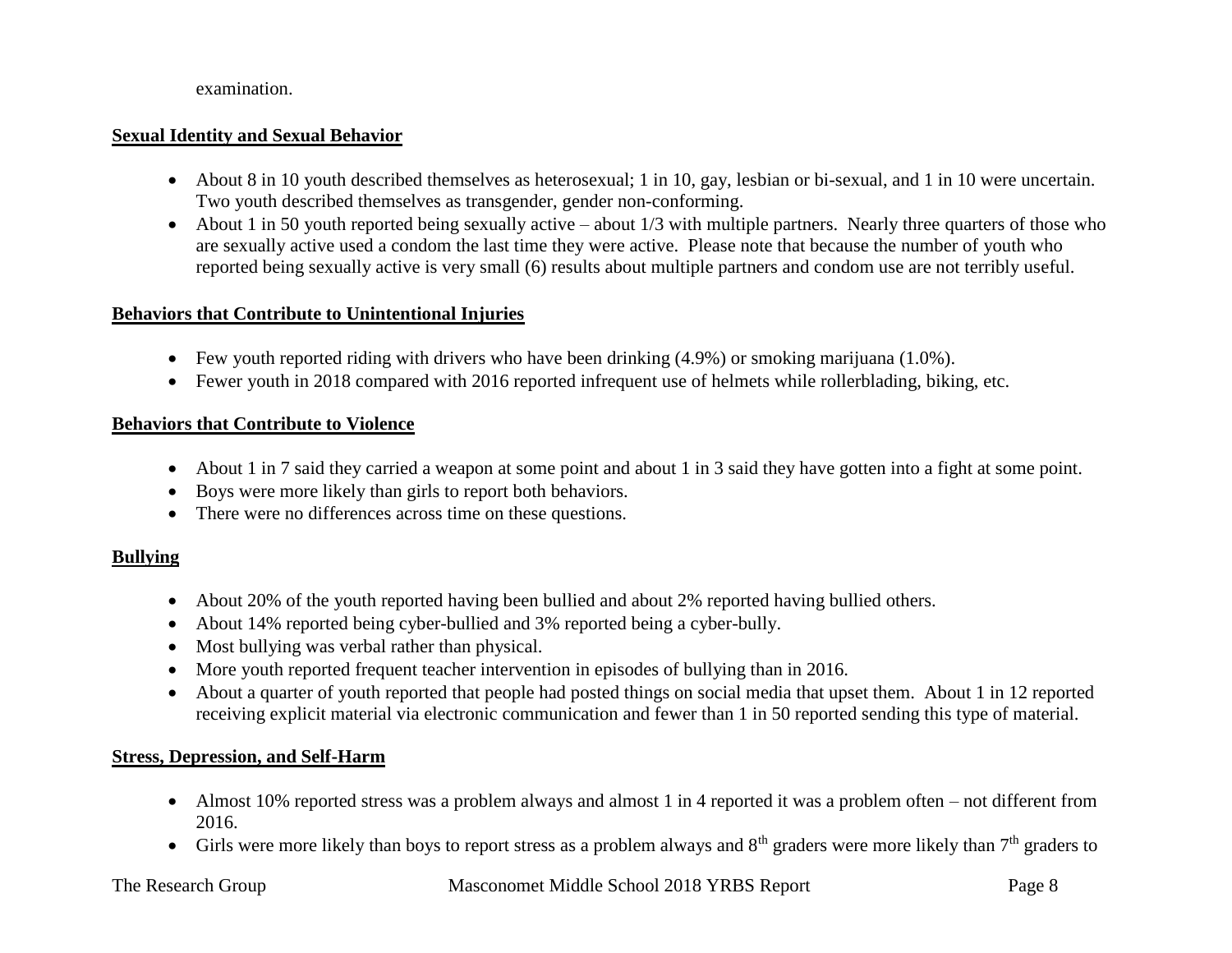respond often or always.

- School work and self-expectations were the most common sources of stress.
- Most youth used positive stress management techniques although about 1 in 7 said they had no way to manage stress. The proportion of youth who reported using positive techniques was significantly higher in 2018 than in 2016.
- About 1 in 6 reported being clinically depressed at some point not significantly different from 2016.
- About 6% said they seriously considered suicide and 1.2% actually attempted.

# **Protective Factors**

- Most youth had an adult to confide in and at least  $\frac{1}{2}$  appeared to feel valued based on their responses to several questions. The most frequently discussed topic was electronic vapor products – about 42%.
- Nearly <sup>3</sup>/4 of the youth said they felt safe at school.
- Positive responses to questions about peers and adults in the community caring about the youth increased significantly between 2016 and 2018.
- Most youth engaged in sports or extra-curricular activities or community service.

# **Weight, Weight Management, Exercise and Nutrition**

- About equal numbers of youth saw themselves as underweight or overweight (around 20%). There was no difference across time.
- Close to 1/3 of the youth reported trying to lose weight and most used exercise or calorie reduction as their weight loss methods.
- Nearly all youth reported being physically active at least 20 minutes at least one day in the past 7.
- Virtually all youth reported using electronic media for things other than school work every day with nearly half reporting use for three or more hours a day.
- About ½ reported eating breakfast every day.
- Less than 10% said they drank a caffeinated beverage at least once a day and about 14% reporting having an energy drink at least once in the past 30 days.
- More than half of the youth reported getting at least 8 hours of sleep a night.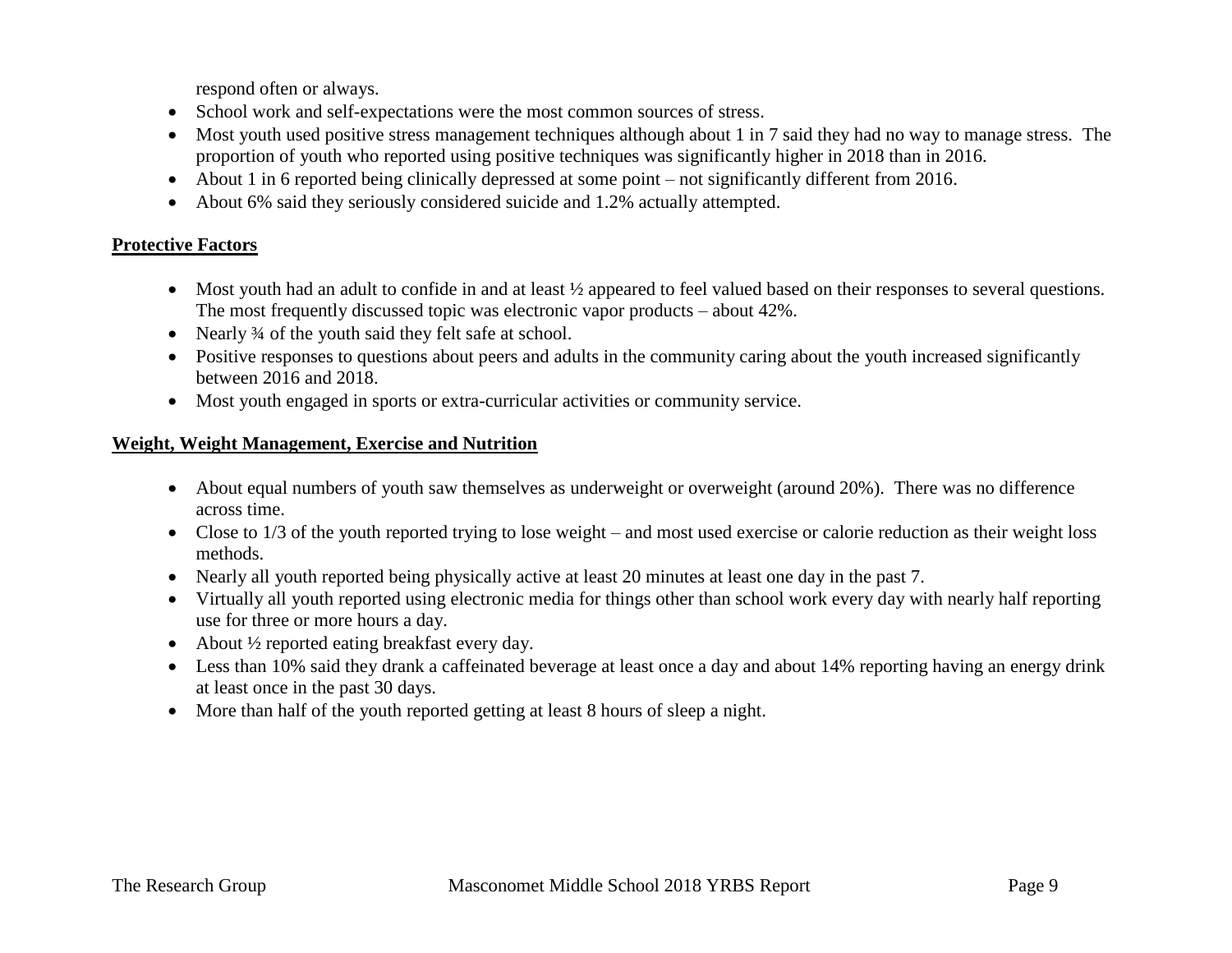# **Substance Use**

#### **Comparison to 2016 and Massachusetts Data**

Charts 1 and 2 on the following pages demonstrate lifetime and current (past 30 day) use of various substances for MASCO in 2018, 2016, 2014, 2012, 2010 and Massachusetts in 2017.

Between 2016 and 2018 there were no significant differences in either lifetime or 30 day use of cigarettes, alcohol, marijuana, prescription drugs, or inhalants. However, there was a significant decline from 2010 (5.4%) and 2012 (5.1%) to 2018 (0%) in lifetime use of cigarettes, marijuana (.6% vs 2.3% and 5%) and prescription drugs (.8% (2018) vs 4.1% (2012). Interestingly, even though youth in 2018 were less likely than those in 2010 and 2012 to show lifetime use of cigarettes, they were more likely than those in 2010 to say they had used some type of tobacco product in the last 30 days (2.9% vs 1.2%).

#### **Tobacco/Nicotine**

In the 2018 survey, no youth reported ever having tried smoking a cigarette. Slightly more than 1 in 50 reported using electronic smoking devices in the past 30 days (2.4%) There were no differences across sub-groups (e.g. age, gender, or grade). In terms of other tobacco products, about 1 in 100 (1.4%) had tried some other product and all of those tried some other product not listed. The most common ways to obtain tobacco products was to borrow them from someone (64% of those who use a tobacco product). Boys were more likely than girls to report having used some type of tobacco product (3.8% vs 2.0%).

#### **Alcohol**

About 1 in 15 youth reported lifetime use of alcohol with 11.4 years as the age of onset – slightly lower than 2016. About 1 in 50 reported current use of alcohol (2.9%) and about 1 in 15 of those who drank reported at least one incident of high risk drinking in the past 30 days (.2%). About 4 in 10 reported that alcohol would be fairly or very easy to obtain (36.9%) – a significant decline from 2010 (46.6%). Fourteen year olds were more likely than 12 year olds (21.5% vs 9.1%) to respond "very easy" while 12 year olds were more likely than 14 year olds (18.3% vs 3.8%) to respond "impossible". About 8 in 10 of those who drank reported obtaining alcohol at home – and about 60% indicated they drank at home and 30% at family events.

#### **Other substances**

In terms of lifetime use, inhalants were the most popular other substance with 4.5% reporting have used inhalants at least once, followed by prescription drugs without a prescription (1.8%), over the counter medications (1.0%), and marijuana (.6%). There were a very limited number of current users of either marijuana (.6%) or prescription drugs without a prescription (0%). Age of onset for marijuana was 13.0 yrs. About 1 in 25 said it would be fairly or very easy to obtain marijuana (4.1%) while close to 50% said it would be impossible. Girls were more likely than boys (55.3% vs 44.1%) and  $7<sup>th</sup>$  graders were more likely than  $8<sup>th</sup>$  graders (56.6% vs 42.7%) to say it would be impossible. Fourteen year olds were more likely than their younger counterparts to say it would be fairly easy (10.1% vs 1.1% and 2.2%).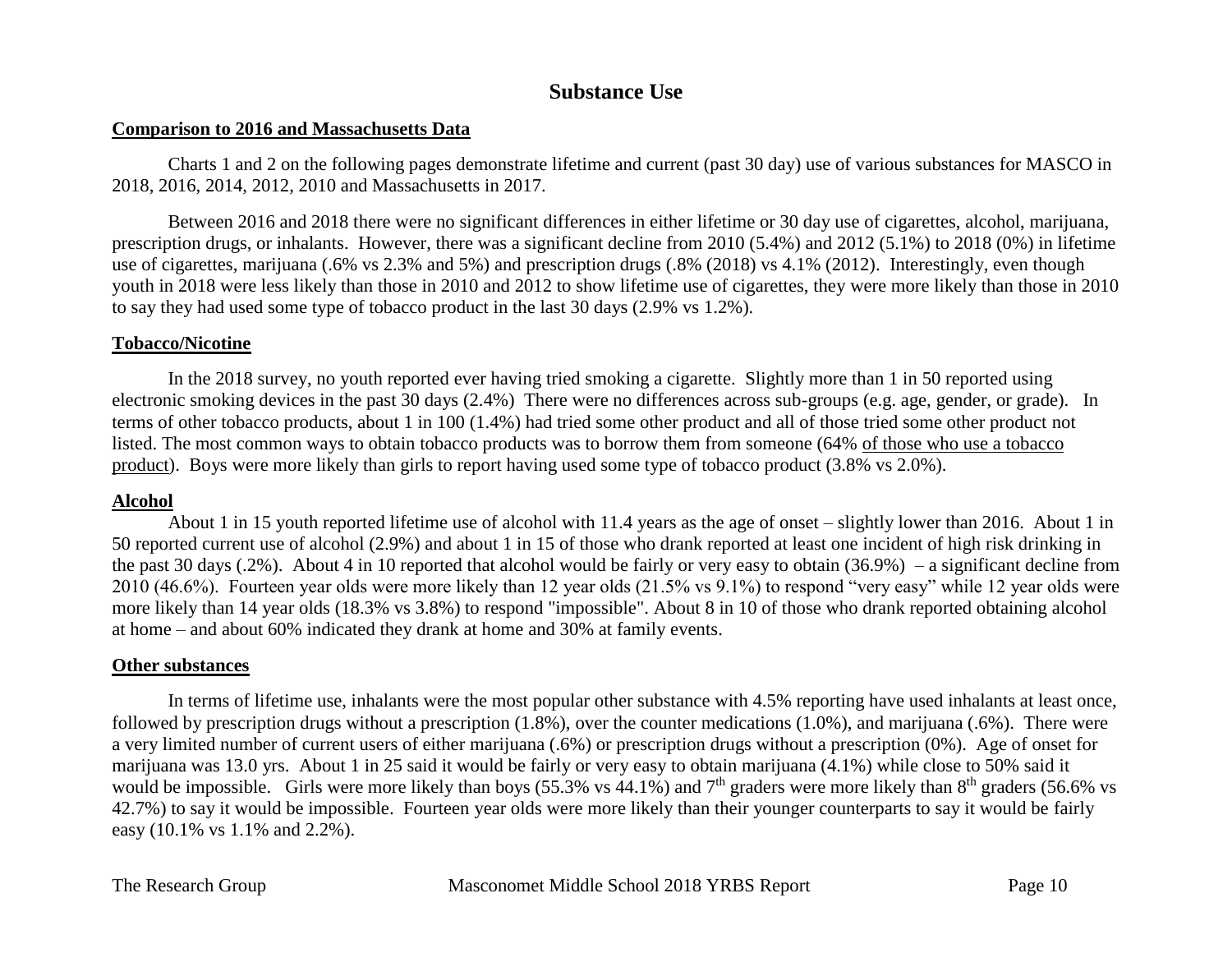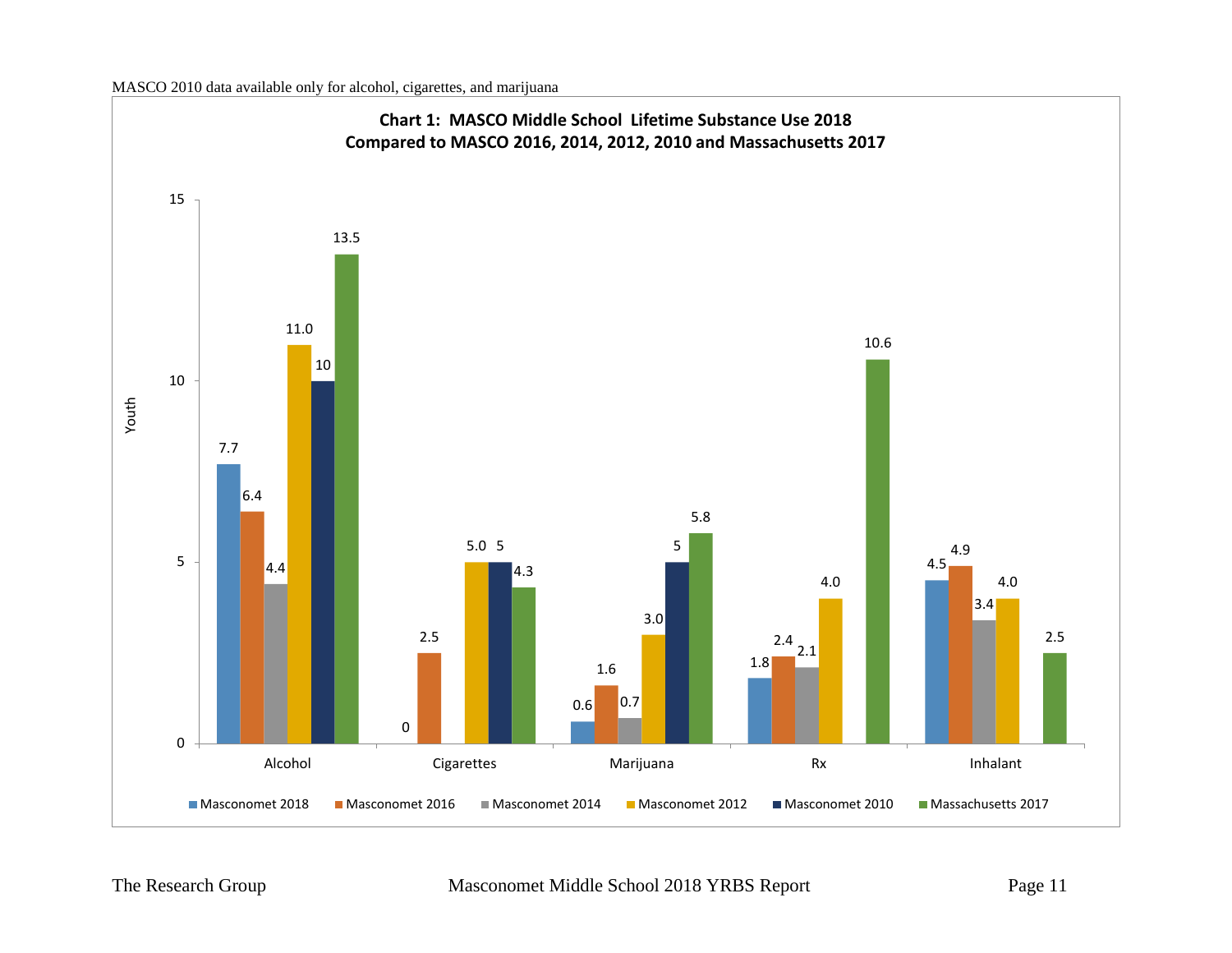

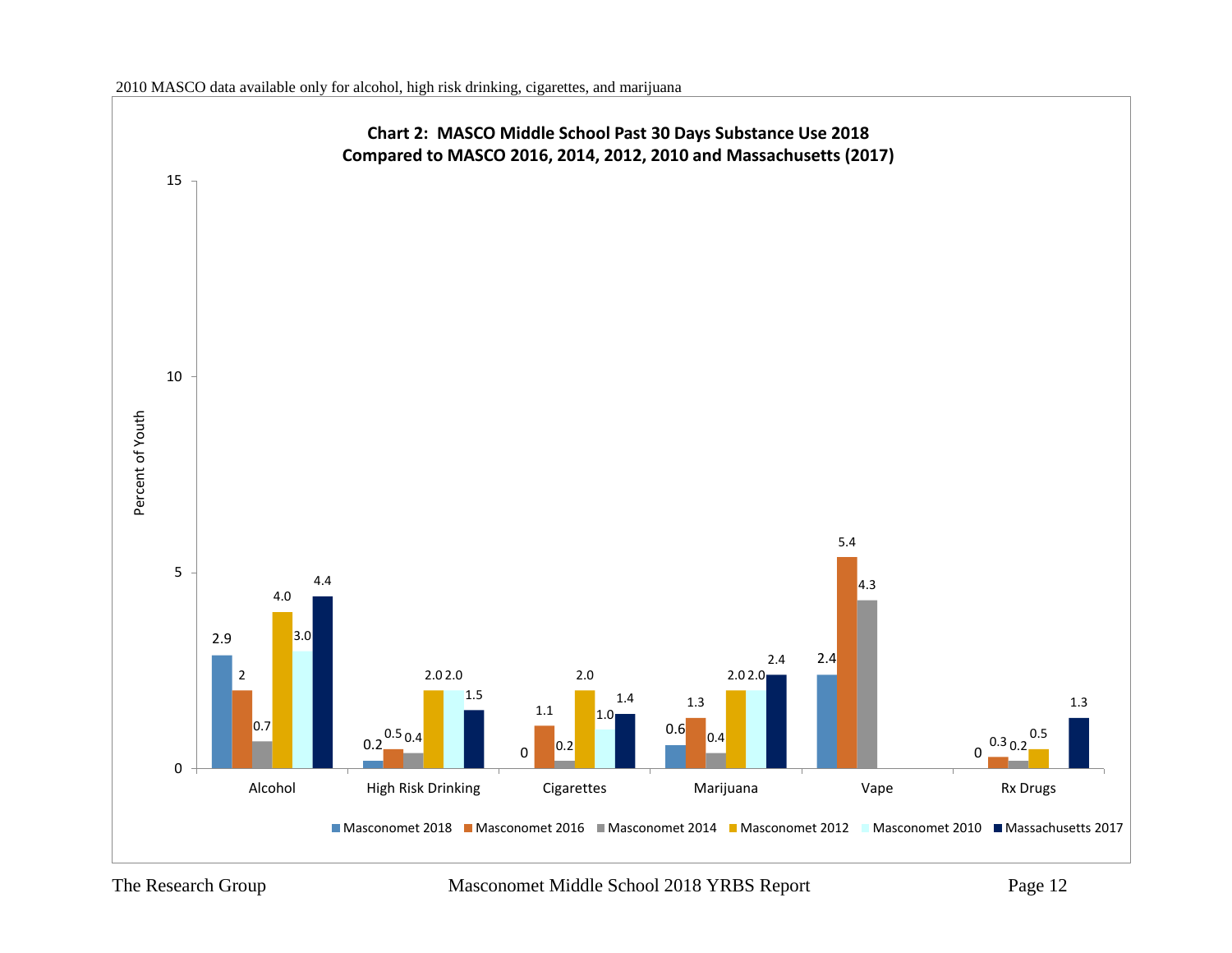### **Perception of Risk of Harm, Parental and Peer Disapproval**

Chart 3 shows that in 2018 the vast majority of middle school youth perceived that substance use entailed great or moderate risk of harm with all five substances above 75% and cigarettes and misuse of prescription drugs over 90%. Perceptions of great risk for use of electronic vapor products were significantly higher in 2018 than in 2016 (47.6% vs 37.9%). There were no other significant differences between 2018 and 2016 on perception of great risk.

.

Chart 3 reveals that nearly all youth think their parents and peers think use of the substances is wrong or very wrong (with parents over 90% for all substances and friends over 85%). From 2016 to 2018 perceptions of great or moderate risk of harm for using marijuana (79.3% vs 87.5%) and electronic vapor products (75.3% vs 87.8%) increased while it decreased for use of alcohol (87.4% vs 76.6%). There were no differences across time for estimates of how wrong their parents or friends would find the use of any of the substances.

Unlike in the past two cycles, in 2018 there were a limited number of differences across age, grade, and gender in terms of perceived harm of use of five substances. The most notable difference was the 8<sup>th</sup> graders were **more likely** than 7<sup>th</sup> graders (80.1% vs 65.0%) to perceive great risk from use of prescription drugs. This is the opposite of the typical pattern of younger youth perceiving more harm than older youth. From 2016 to 2018 there was a significant increase in the proportion of youth saying they perceived great harm in using electronic vapor products (37.9% to 47.6%).

In terms of perceived parental disapproval, younger youth were more likely than older youth to say their parents would see use of electronic vapor products and drinking alcohol as very wrong. When asked about friends' disapproval, girls were more likely than boys to say their friends would think it very wrong for them to smoke cigarettes, drink alcohol, or smoke marijuana. Youth in 2018 were more likely than youth in 2016 to report that their parents would think using electronic vapor products was very wrong. In contrast, youth in 2018 were less likely than those in **2014** to report that their parents and friends would think drinking alcohol was very wrong.

#### **Social Norming**

.

MASCO middle schoolers substantially over-estimate use of all substances studied ranging from 31 to 41points for prescription drugs, marijuana, alcohol, and cigarettes. There was no change from 2016 to 2018. The over-estimate for use of electronic vapor products was 61 points, far higher than any number we have seen in the past for this group.

In 2018, older youth (14 yrs), were more likely than younger youth (12 yrs) to over-estimate use of prescription drugs and of electronic vapor products. Girls were more likely than boys to over-estimate tobacco use.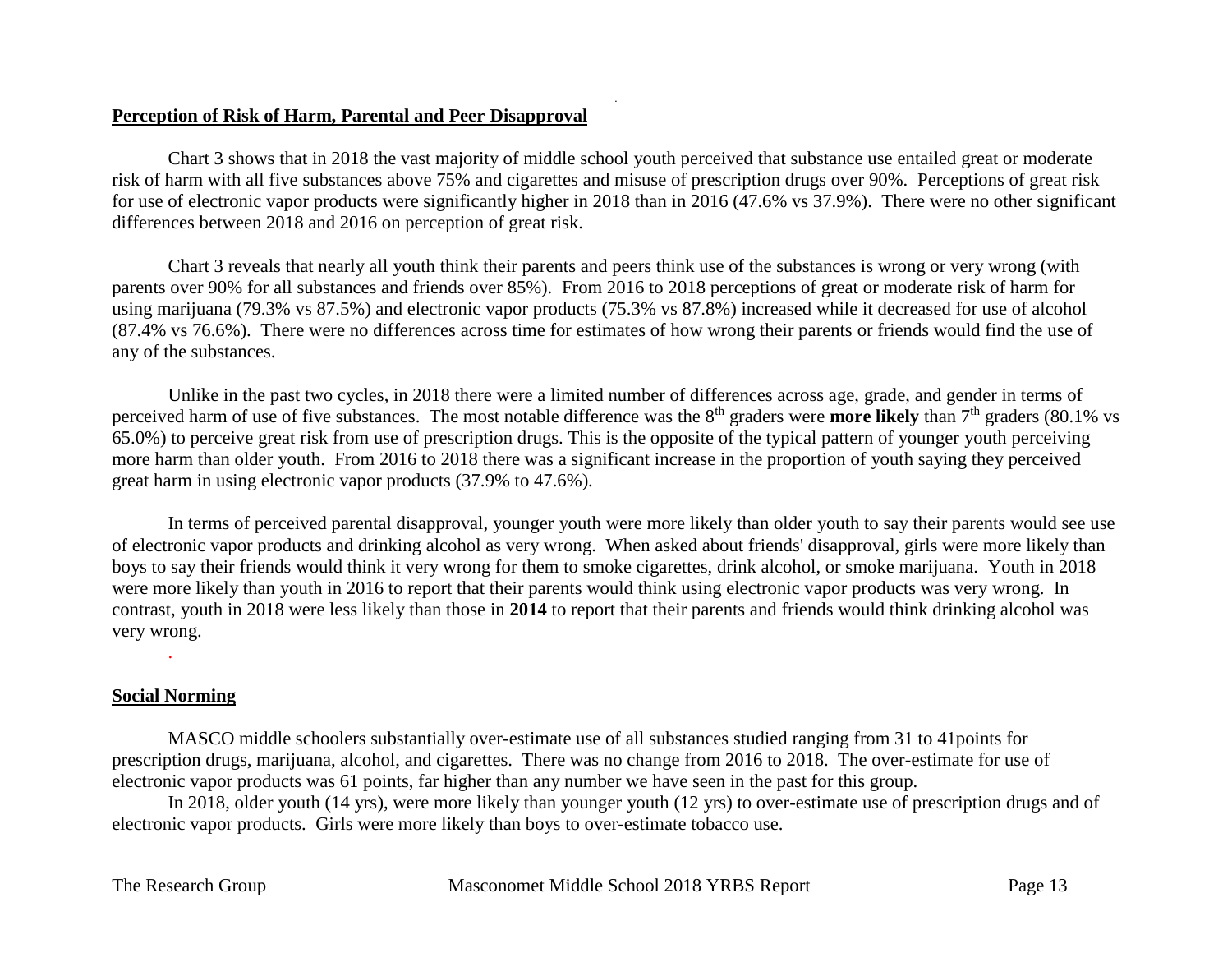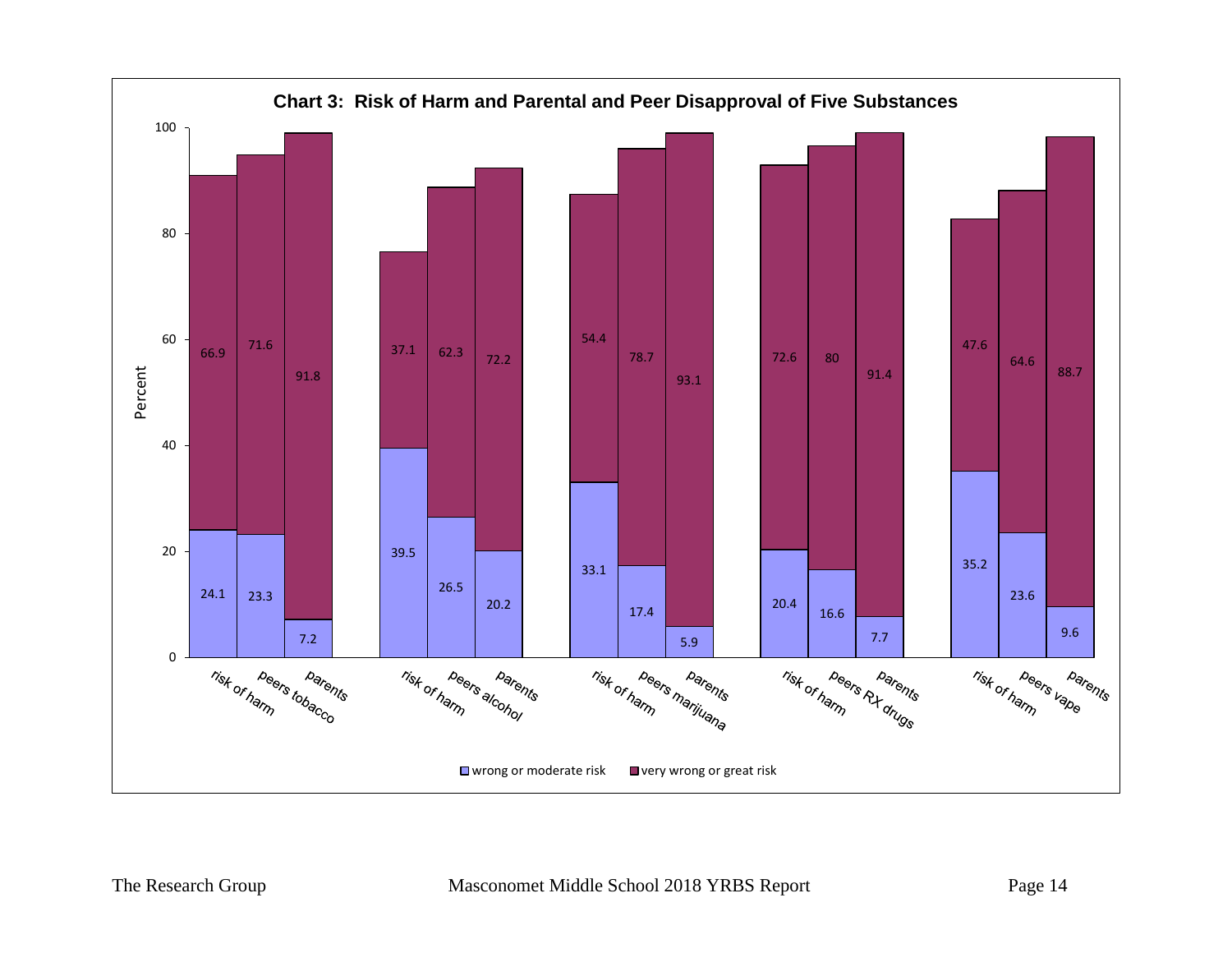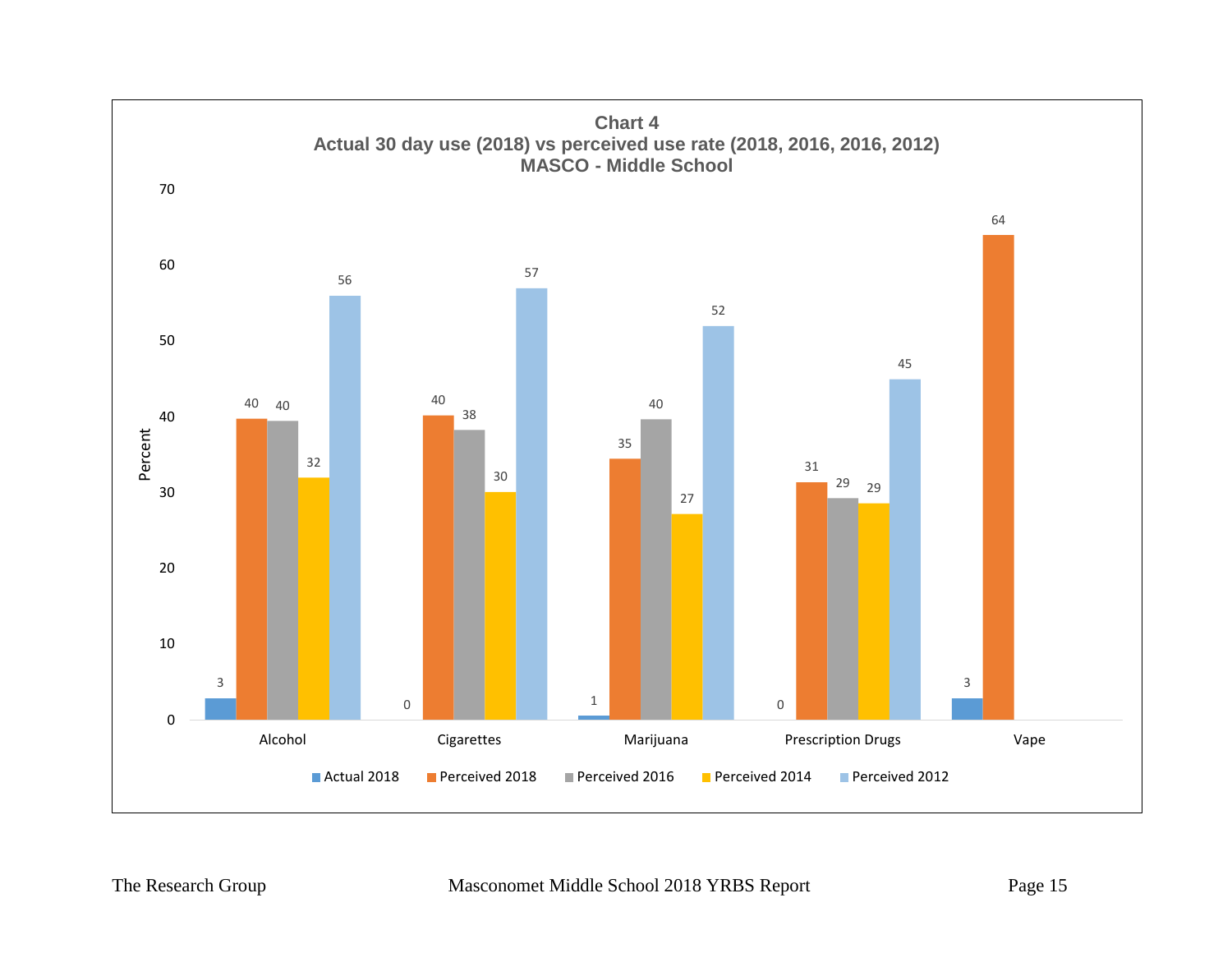# **Sexual Identity and Behavior**

Two questions about sexual identity were added to the 2018 questionnaire. Overall, about 8 in 10 youth responded that they were heterosexual; about 1 in 10, gay or lesbian or bisexual; and 1 in 10, don't know. These proportions appear to be in line with national results for high school youth (no YRBS data on this question is available for middle school youth). Boys were more likely than girls (83.5% vs 76.3%) and  $8<sup>th</sup>$  graders were more likely than  $7<sup>th</sup>$  graders (82.9% vs 76.4%) to report being heterosexual.

Fully 98.2% of the youth said they were not transgender while .4% said they were transgender, gender non-conforming, .8% said they did not know, and .6% reported that they did not understand the question. The two youth who reported being transgender both indicated they are bi-sexual, and one replied "non-binary" to the gender question, while the other replied female.

About 1 in 50 youth indicated that they had been sexually active at some point in their lives (1.5%) with an age of onset of 12.9 years. More than 8 in 10 of those who responded they have been sexually active said they have had either 1 (66%) or 2 (17%) partners and 71% of those who have been sexually active indicated that they had used a condom the last time. There were no differences across time.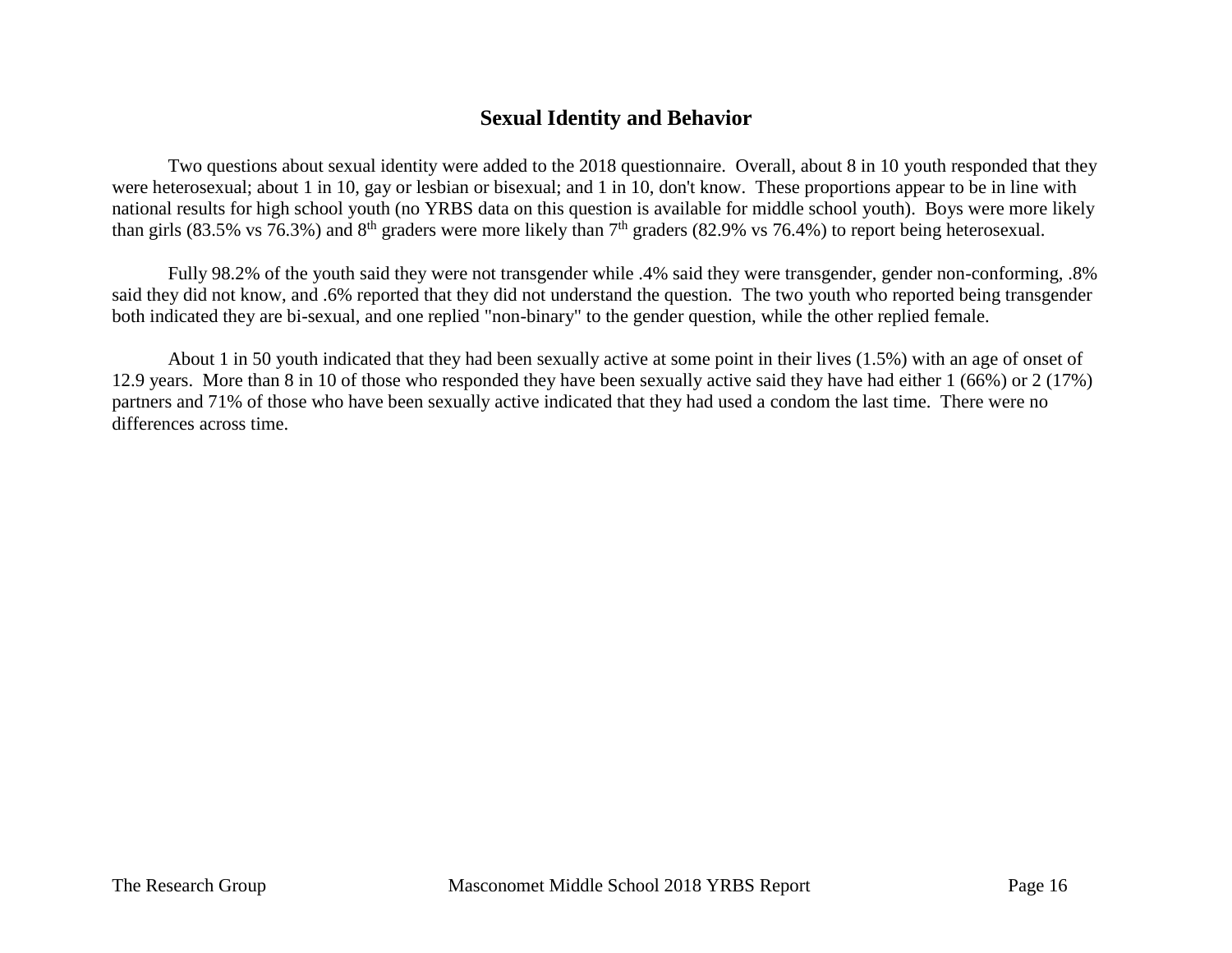# Behaviors That Contribute to Unintentional Injuries

Youth were asked about three areas where their behavior could result in unintentional injuries.

Slightly fewer than 6 in 10 of the youth who rollerblade, bike, etc. choose not to wear a helmet on some occasions but only about 1 in 11 rarely or never wear that protective gear (8.9%). There were no differences across demographic groups but there was a significant decrease in the number of youth responding "rarely" or "never" compared with 2016 (8.9% vs 16.4%).

Relatively small numbers of middle school youth ride in cars driven by those who have used alcohol (4.9%) or marijuana (1.0%) prior to driving. There was no significant difference across time. Girls were more likely than boys (6.9% vs 2.9%) to have ridden with people who had been drinking.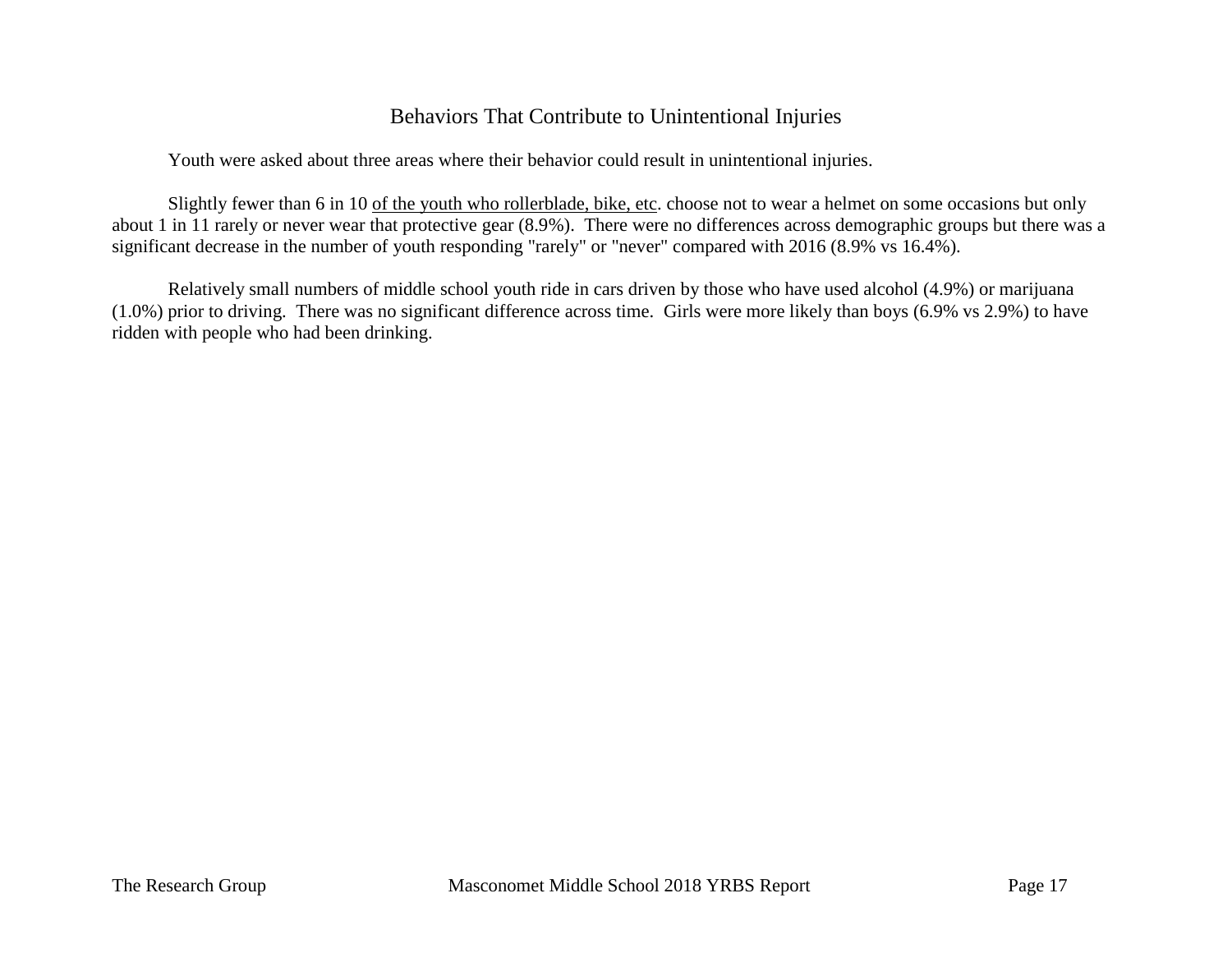# Behaviors That Contribute to Violence

About 1 in 7 youth reported that they had carried a weapon at some point in their lives (13.3%) which is significantly lower than in 2016 (13.3% vs 18.1%). Not surprisingly, boys were more likely than girls to report having carried a weapon (22.0% vs 4.5%).

The percentage of youth indicating that they had not gone to school at least 1 day in the last 30 because of feeling unsafe in traveling to school or at school was 2.8%.

Nearly 1/3 of the youth reported having been in a fight at some point in their lives (29.9%) with boys more likely than girls and 14 year olds more likely than 13 year olds to report that behavior (48.1% vs 12.2% and 33.2% vs 25.1%, respectively). About 1 in 50 were injured severely enough in a fight to require medical attention (2.9%). There were no differences across time on these two questions.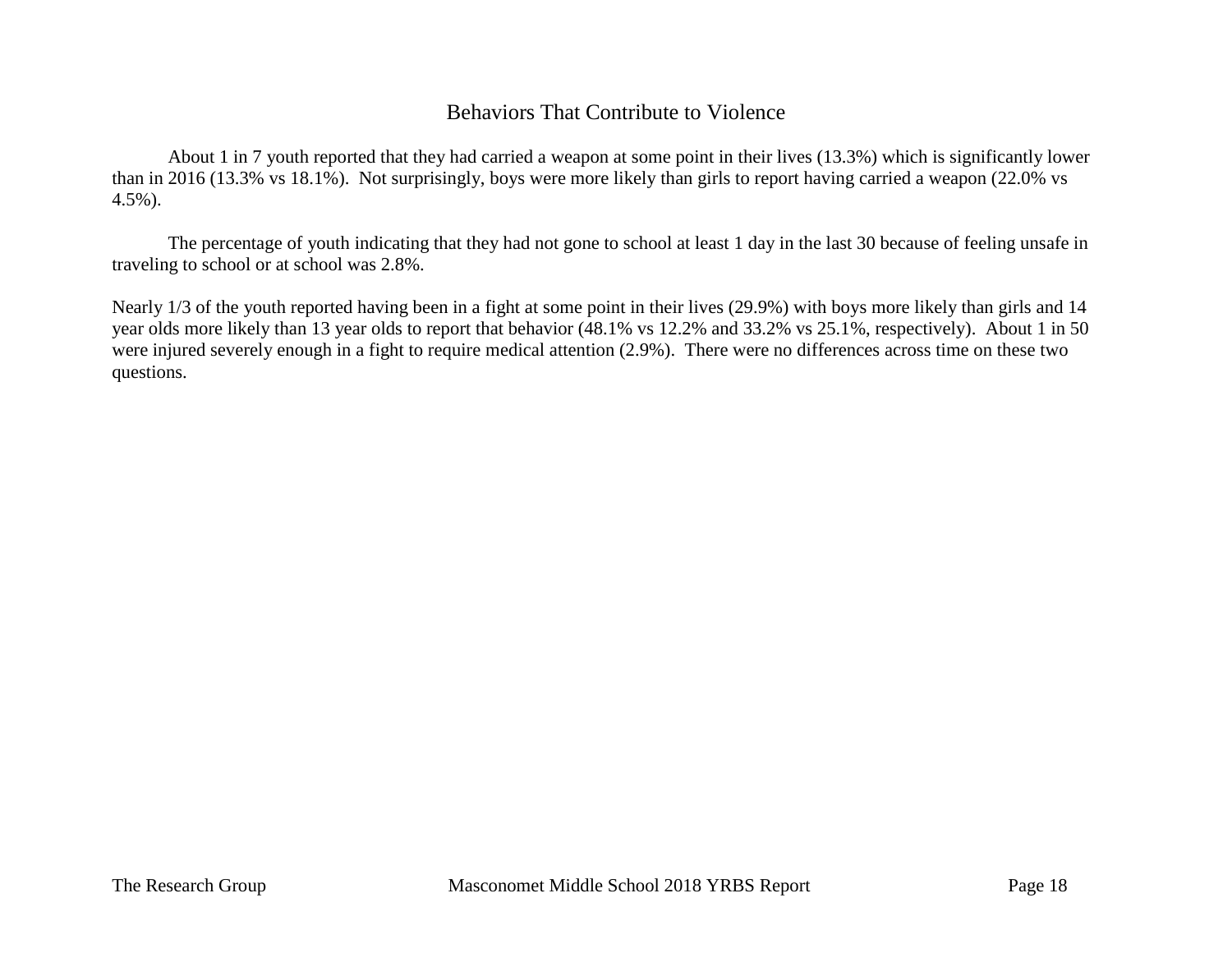# Bullying

### **Youth as Victim of Bullying**

About 1 out of 5 middle schoolers reported having been bullied at school in the past couple of months (20.8%) with most reporting the frequency as once or twice (18.5%). There were no significant differences across gender, age, or grade. About 1 in 7 reported cyber-bullying (14.4%) with no differences across demographic groups. There were no significant differences across time for frequency of being bullied.

The most common forms of bullying reported were being called names/being made fun of (11.4%), having rumors spread about the victim (8.8%) and being excluded (8.0%).

# **Youth as Perpetrator of Bullying**

About 1 in 50 youth indicated that they had bullied another youth in the past couple of months (2.1%). The primary way that youth bullied was teasing (1.2%). About the same number report (3.1%) report cyber-bullying other youth. There were no differences across time.

#### **Responses to Bullying**

When asked how they reacted when they were bullied youth said they preferred to walk away/ignore (19.7%), to respond with words or actions (11.3%), or to tell the bully to stop (11.1%).

The most common responses of youth when they see someone else being bullied are to try to help the youth being bullied (41.5%), to tell a teacher (12.8%), or to tell parents or other family member (11.3%).

About 1 in 3 youth reported that teachers attempted to intervene in bullying situations "almost always" (38.4%) – a significant increase from 2016 (25.9%). Twelve year olds were more likely than 14 year olds to report that teacher "almost always" intervene (45.2% vs 26.9%). Only about 1 in 10 youth said teachers almost never intervene (9.0%) with  $8<sup>th</sup>$  graders more likely than  $7<sup>th</sup>$  graders to give this response.

# **Location of Bullying**

Youth reported that hallways (16.8%), social media (15.4%), and outside of school (12.2%) were the most common locations for bullying to occur.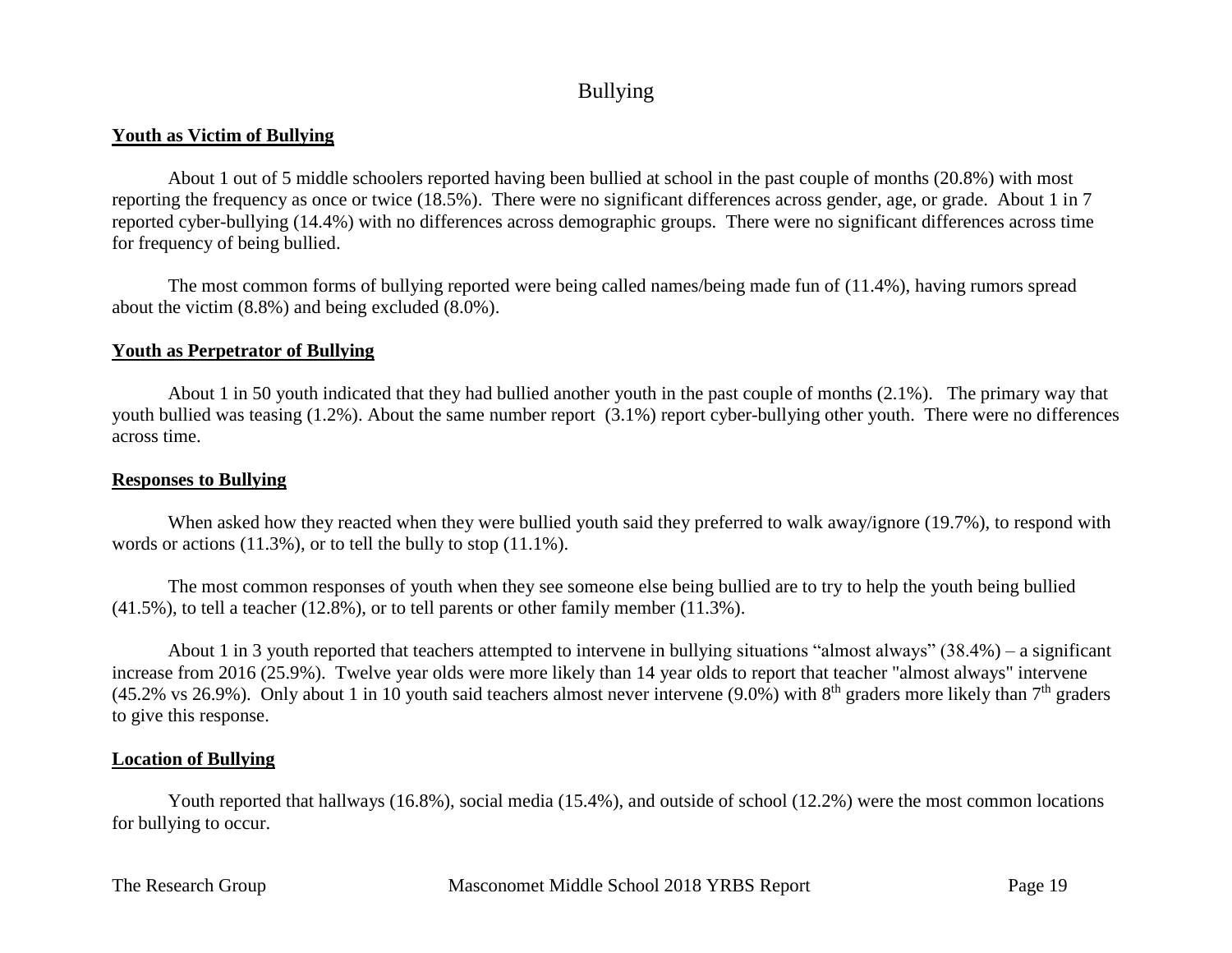#### **Social Media/Electronic Media**

Three questions were added to the 2018 questionnaire. About 1 in 4 youth reported that people had posted things on social media that upset them (24.5%) with girls more likely than boys to report upsetting posts (29.6% vs 19%). About 1 in 12 reported receiving explicit material via electronic communication (8.0%) with no differences across demographic groups. Fewer than 1 in 50 (1.6%) said they had sent explicit material – again with no demographic differences.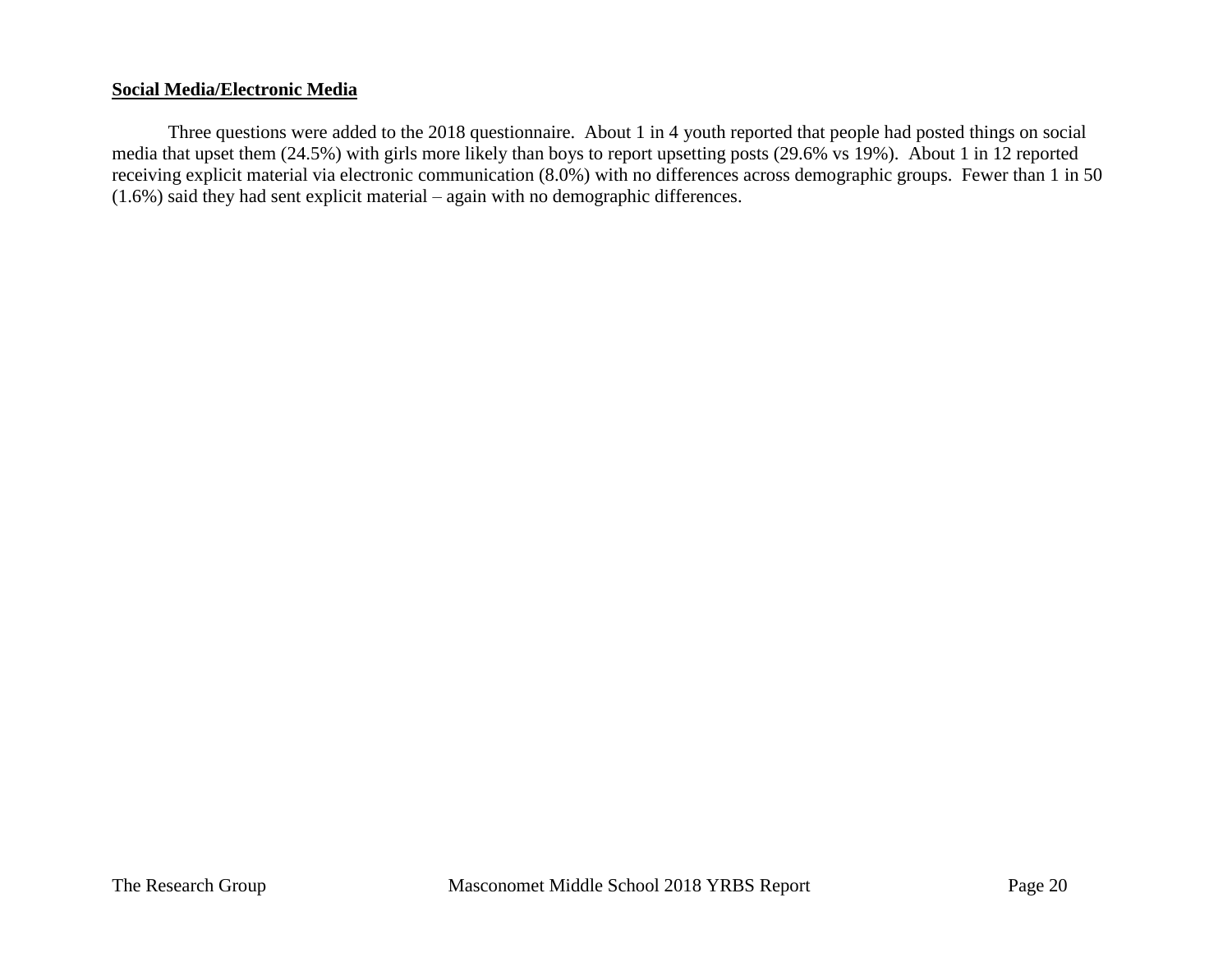# **Stress, Depression, and Self-Harm**

### **Stress:**

When asked how much of a problem stress was 29.4% replied "Not a problem at all/Almost never a problem" while 9.5% replied "Always a problem". Girls were more likely than boys to respond "Often" or "Always" (34.4% vs 25.9%), while boys were more likely to respond "Not at all" (10.8% vs 3.6%) and  $8<sup>th</sup>$  graders were more likely than  $7<sup>th</sup>$  graders to respond "Always" (13.30%) vs 5.7%). There was no difference across time.

The most frequently mentioned sources of stress were

- School work  $(80.2\%)$
- My expectations of myself  $(40.1\%)$
- Friendships  $(28.9\%)$
- Extra-curricular activities (28.7%)
- Parents' expectations of me (27.9%)

Most youth employed some type of positive stress management technique with the most popular being

- Journal/draw/listen to music/spend time alone (39.4%)\*\*
- Talk to parent or family member  $(32.4\%)$ \*\*
- Talk to friends  $(29.6\%)$ \*\*
- Exercise/yoga  $(17.6\%)$

More than 1 in 7 said they had no way to manage stress (15.1%) and less than 1% used drugs or alcohol to manage stress. Responses marked with \*\* were chosen more frequently in 2018 than in 2016.

#### **Depression and Self-harm (including suicide):**

When asked if they exhibited signs of clinical depression (feeling sad or hopeless almost every day for two weeks or more in a row) 16.3% responded "Yes". About 1 in 14 reported having hurt or injured themselves on purpose at least once (7.5%). There was no difference across time.

During the past twelve months, 5.9% said they seriously considered suicide and 2.5% said they made a plan about how they would attempt suicide. During the past 12 months 1.2% said they actually attempted.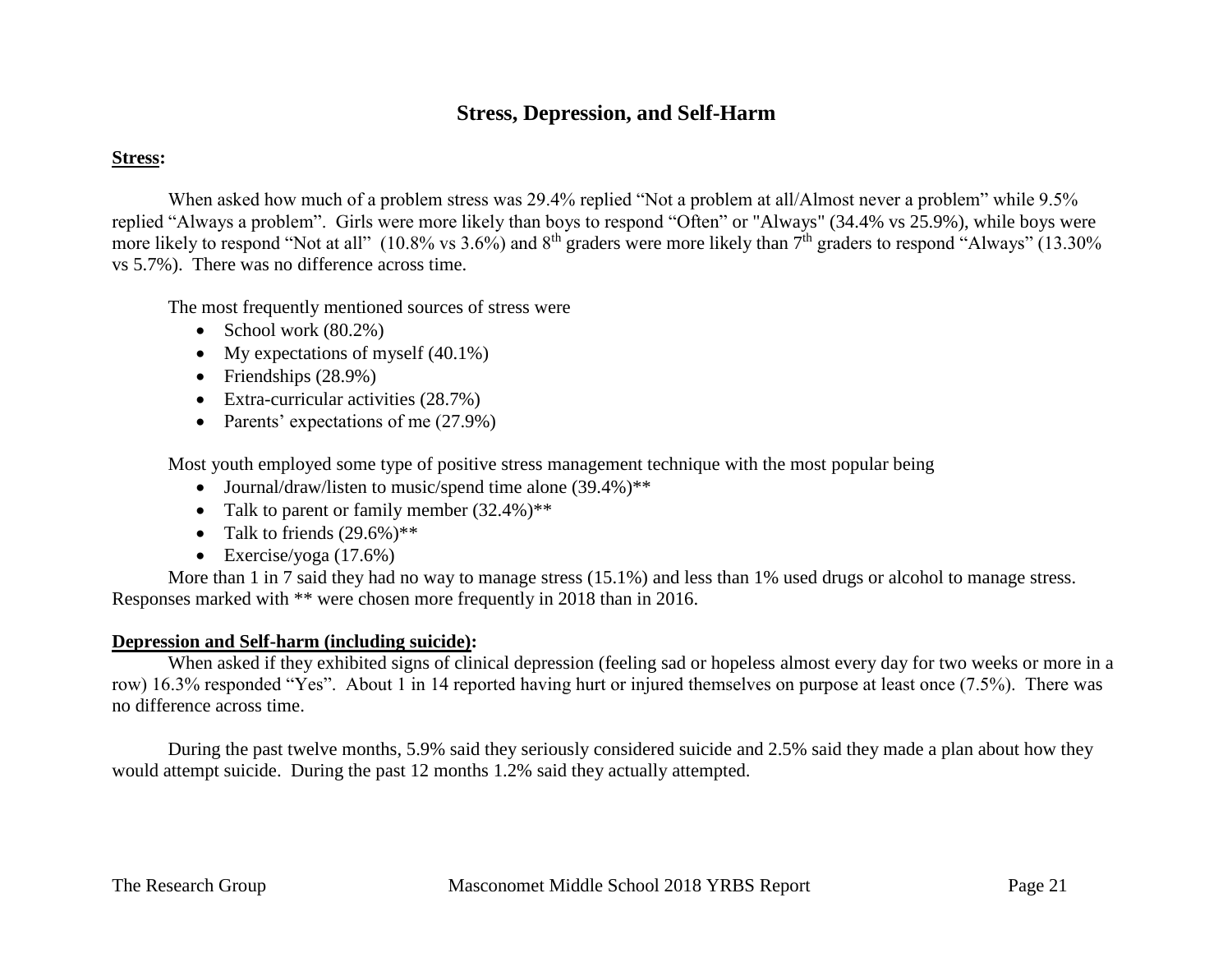# **Protective Factors**

### **Supportive Adults:**

About 2/3 of the youth reported having at least one teacher or other school adult they could talk with about important things (67.1%). Outside of school only 3.1% said they did not have an adult to turn to about things important to them, while more than half mentioned parent or other adult family member (55.7%) and more than 1/3 mentioned both family and non-family adults (36.9%). Girls were more likely to have both family and non-family adults to talk to  $(43.5\% \text{ vs } 31.1\%)$ . Mention of the both family and nonfamily category was higher in 2018 than in 2016 (36.9% vs 27.9%).

When asked if they had spoken with an adult family member about various topics, about 4 in 10 said they had not (39.2%), while 45.7%% had discussed electronic vapor products (a significant increase from 2016 – 31.7%); 39.4%, alcohol; 33.5%, marijuana; 32.5%, tobacco; 26.0%, sexual activity. About 21% had talked about use of prescription drugs without a prescription.

### **Safety at School**:

Nearly ¾ of the youth agreed (54.1%) or strongly agreed (18.0%) that they felt safe at school and only 1.2% strongly disagreed. There were no differences across demographic groups.

#### **Feeling Valued:**

Between 2/3 and 3/4 of the youth strongly agreed or agreed with each of these statements:

- $\bullet$  I feel my teachers care about me and give me encouragement and support. (72.6%)
- $\bullet$  I feel my peers at this school care about me as a person. (66.8%)
- $\bullet$  I feel that adults in the Tri-Town community care about me as a young person. (69.3%)

Agreement with the last two questions was significantly higher in 2018 than in 2016. Twelve year olds were more likely than 14 year olds to strongly agree on the first question (25.7% vs 11.8%) and  $7<sup>th</sup>$  graders were more likely than  $8<sup>th</sup>$  graders to strongly agree on the third question (23.4% vs 13.3%).

#### **Participation in extra-curriculars:**

About 80% of the youth reported being involved in an organized after-school activity (79.5%); and more than 4 in 10 said they spent at least 1 hour on volunteer work or community service (42.8%). Girls were more likely than boys to report being involved in after school activities (84.5% vs 73.8%).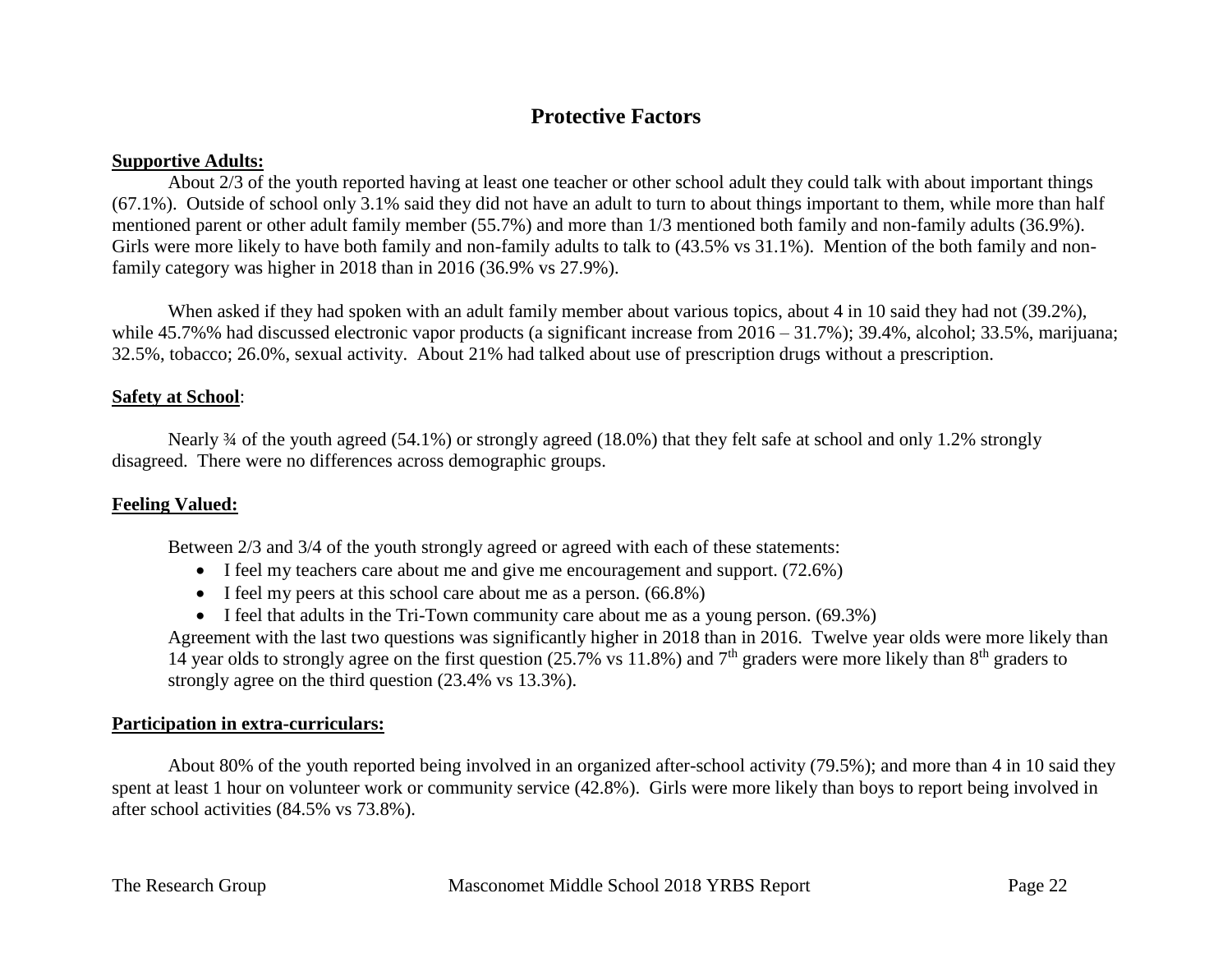# **Weight, Weight Management, Exercise, Nutrition and Sleep**

#### **Weight and Weight Management:**

About 20% of the youth described themselves as very underweight (2.5%) or slightly underweight (18.6%) and similar proportions saw themselves as slightly overweight (16.6%) or very overweight (3.1%); the remaining 59.2% thought their weight was about right. Boys were more likely than girls to see themselves as very or slightly underweight (27.2% vs 15.2 There was no significant change across time for youth in general.

While only about 20% see themselves as overweight, 31.8% report that they are trying to lose weight (significantly lower than 2016 – 36.7%). One in nine say they are trying to gain weight. Boys were more likely than girls to report trying to gain weight (17.6% vs 5.4%).

Only 4.8% of the youth mentioned unhealthy weight management methods (e.g. fasting, diet pills, vomiting, laxatives). Preferred methods of weight management were exercise (64.7%) and eating fewer calories (31.3%).

#### **Physical Activity:**

Youth responses in this area in 2018 were very similar to responses in 2016. More than 9 in 10 youth reported engaging in 20 minutes of physical activity that made them sweat and breathe hard at least one day in the last seven (94.9%) with boys doing so more frequently than girls.

#### **"Electronic" Activity**:

Only 1.4% said they did not use an electronic devise for non-homework activities and 8.7% said they used one for less than an hour a day. In contrast 45.5% said they used a computer or smartphone 3 or more hours per day with males more likely than females to report heavy use. There were no differences between 2016 and 2018.